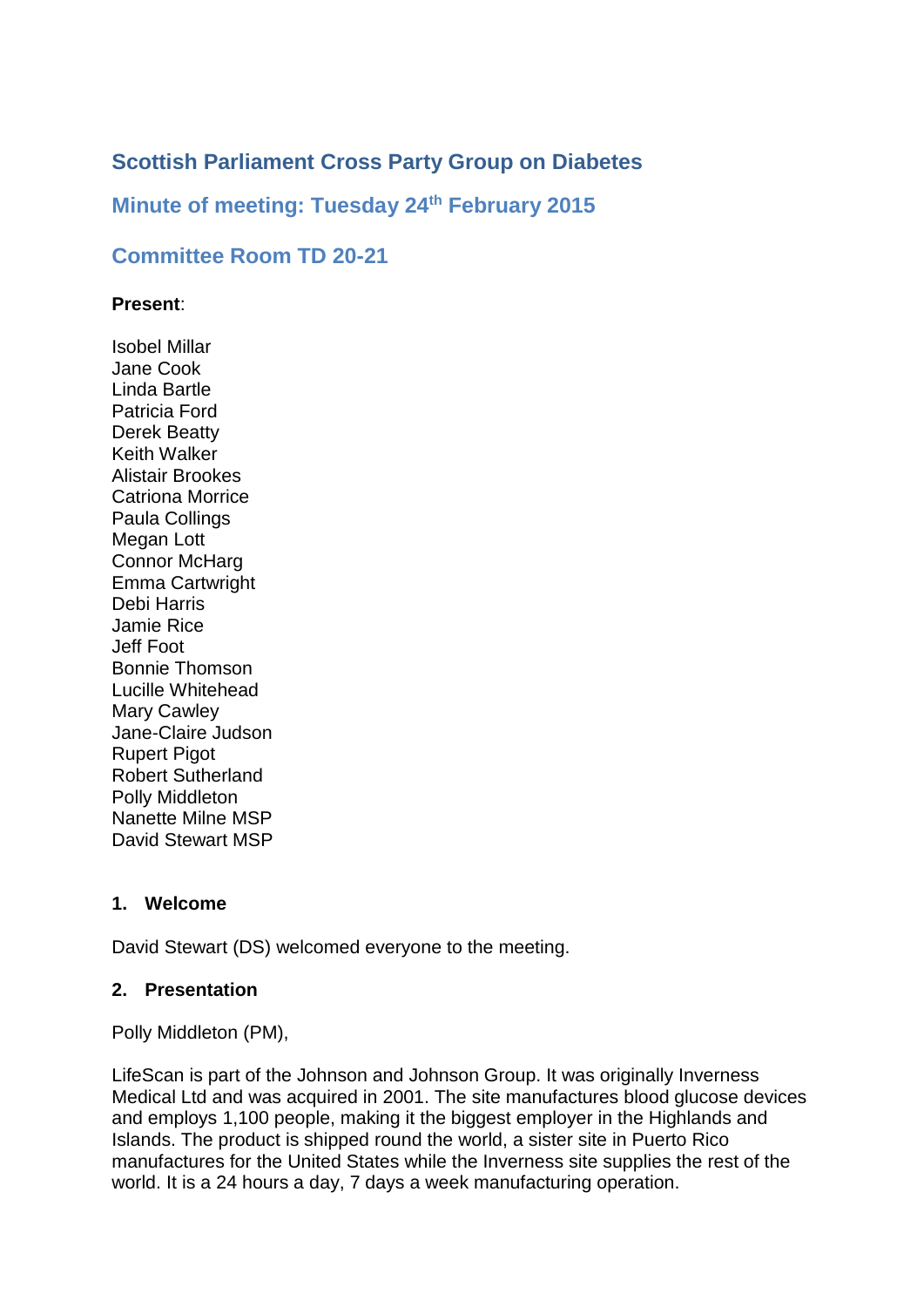The biggest challenge for all manufacturer of blood glucose measurers and people who use them is the new standard ISO 15197. The new standard came in last year and must be fully implemented by May 2016. Old meters will no longer be supported and it will see an improvement in accuracy, with a margin for error reduced from 20% to 15%. 9.6 million patients must change their meters. The challenge is that patients are reluctant to change and for the manufacturers to supply the needed demand. The problems are that the increase in accuracy has come about from a move from carbon based technologies to precious metals based hardware. This is also reflected in the wider elements faced by the sector, like future investment, for instance Bayer is looking to sell its diabetes arm.

The Centre for Highlands Diabetes Institute is a clinic, there are 120,000 data points, using blood from people with diabetes to ensure high quality. LifeScan works with the University of the Highlands and Islands (UHI) including taking on apprentices. Highlands and Islands Enterprise has been very supportive with £2 million match funded from what Johnson and Johnson have brought in. The challenges have been attracting the people to come to Inverness, once they are there the overwhelming majority appreciate the quality of life in the city and the surrounding area. Coupled with this the company has been keen to encourage other life science businesses to the area.

Education in the area and working with the Highland Council has been a priority of LifeScan. The Company works with multiple schools and has expanded its programme to work with 110 children, helping them to stay in Education and furthering their employability skills.

DS thanked PM and commented that it was good to know the detail of what has been happening in LifeScan and the wider sector. It is interesting to learn how the price of strips in the United States has halved due to legislation.

PM talked on the resulting impact on the market and that other countries are looking to mirror what happened in the US. For these countries (understandably) cost saving is the key, which has meant for a challenging situation for companies such as LifeScan. However there has been some positives to take away from this: There has been a large reduction in counterfeiting due to the reduction in price, which is positive for consumers.

Jeff Foot (JF) asked about pump and meter pairing. If the meter is out of date will they both have to be changed due to the new regulations?

PM there is only one line with LifeScan but after 2016 there will no longer be support for the meters, meaning that there will be no strips for the discontinued meters.

JF commented that this would be an even bigger challenge for the individuals.

Dani Cochrane (DC) Asked that though she does not use the OneTouch system, any replacement must use free strips and what can you offer to replace them?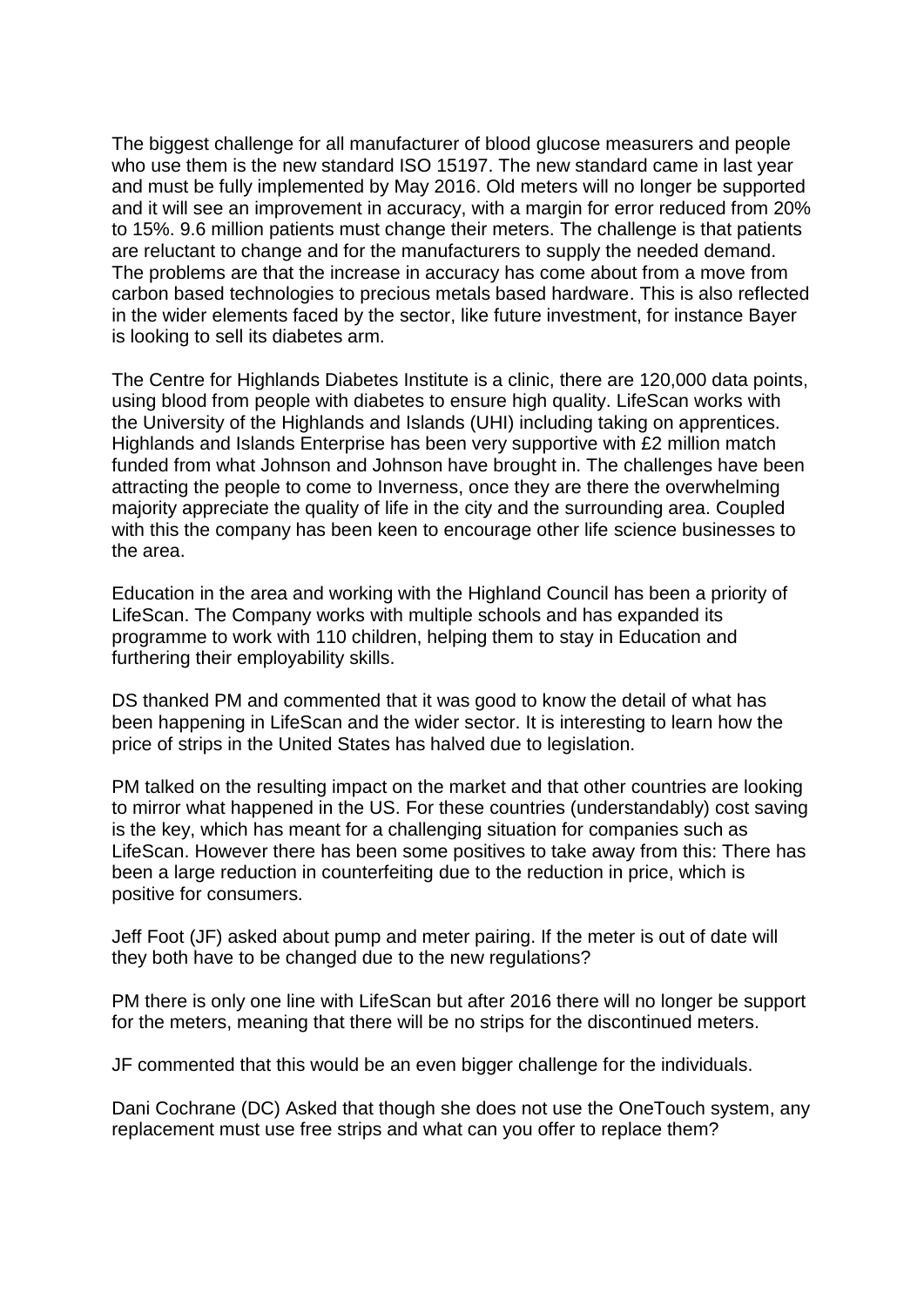PM pointed out that meters are offered on a system similar to mobile phones. The handset/meter is given away for free and the company make money on the monthly payments/strips. A meter that links with one of the pumps that Scottish Government has approved would be a step forward.

Isobel Miller (IM) Asked how do restrictions of supply strip, limited by GPs, affect LifeScan?

PM said she was unaware of the issues. To reduce long term costs for governments through the reduction of long term complications, it makes sense to let people test. Commercial arms of companies are working with govermnemts but people are not aware of the change in ISO.

DS on the matter of awareness, said that he will raise this with the Cabinet Secretary.

Jane-Claire Judson (JCJ) commented that 15 months is not that long particularly for people with Type 2 diabetes who only take an annual check-up Health Boards may not be communicating this well enough.

Lucille Whitehead (LW) remarked that it is very last minute and that this is a risk for people living with diabetes. A change will not be organised overnight. Susanna Cameron-Neilson (SCN) Head of External Relations at Royal Pharmaceutical Society that she would raise this with her members, write about this in their internal magazine and discuss the issue with known journalists.

Derek Beattie (DB) talked about the St Albans volunteer group being a good avenue to take the issue out further and this might be looked at for Diabetes Scotland's groups.

JCJ said that Diabetes Scotland will make sure a briefing goes out through the charity.

DS inquired as to whether the science behind the change was sound?

PM explained that LifeScan had input into the regulations so both industry and healthcare professionals put it together. The problem is the timeline, it will be up to the regulators and the lawmakers to address this and change it if needs be.

May Millward (MM) Asked what should people tell their groups?

PM said that if there was any doubt then people should talk to their GP or ring the helpline of whoever is the supplier.

JCJ highlighted that Diabetes Scotland and Scottish Government will be carrying out a campaign, Chat, Click, Call later this year in pharmacies across Scotland and if information on the ISO change could be included it would provide good coverage.

JF pointed out that if this has happened before it will happen again.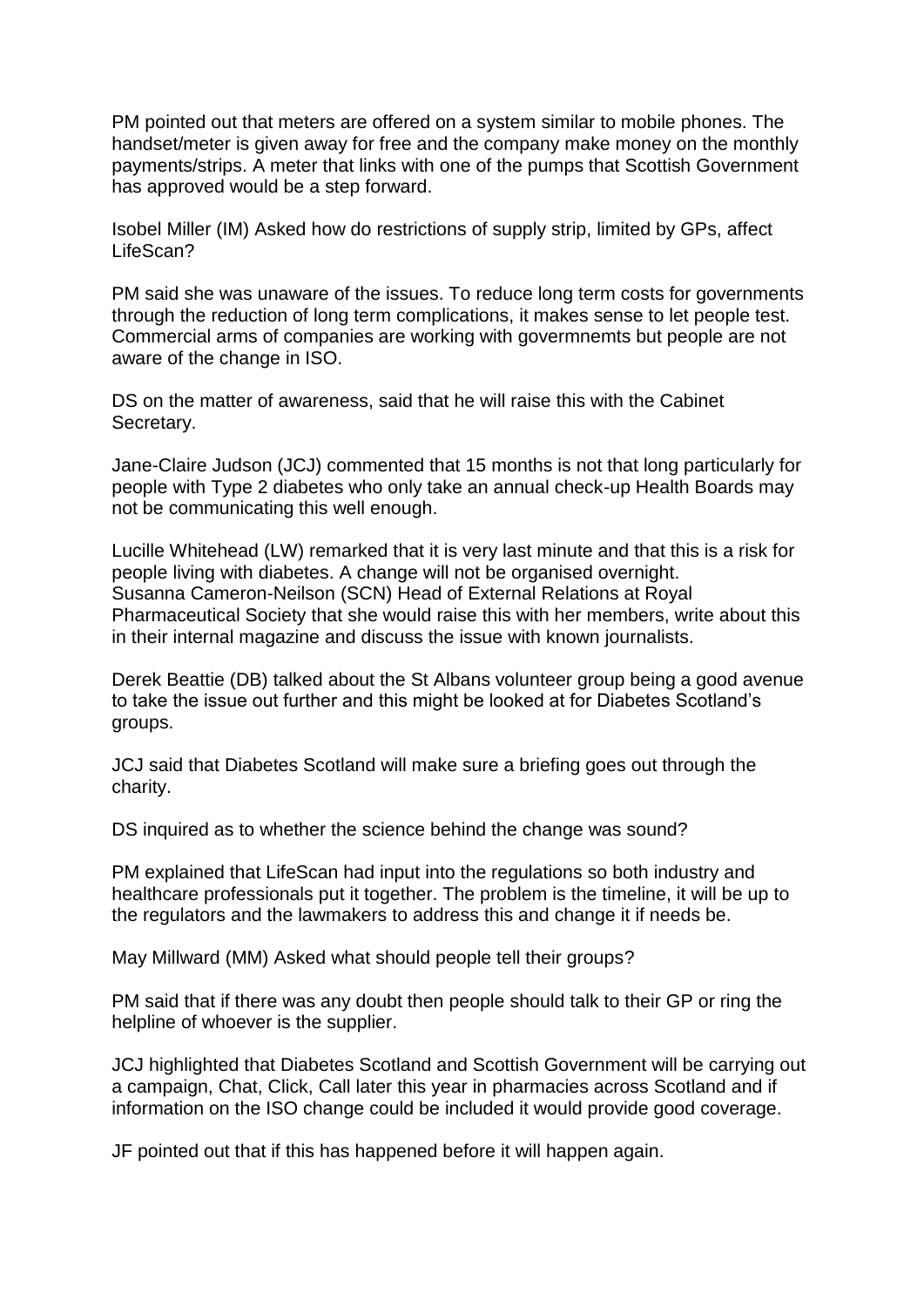PM added that in different parts of the world, they are already looking at the next ISO. LifeScan is working on the idea of where they could be going.

Alistair Brookes (AB) Stated that Abbott have developed a permanent monitor which does not use strips. He asked whether Johnson and Johnson were looking at something similar?

Catriona Morrice (CM) exclaimed that it is a brilliant bit of kit.

IM countered that what works for the person managing the condition is key. She uses cassettes and they still have their place and are very good for her purpose as they are versatile.

PM said that there are a lot of interesting new technologies and that the market will broaden this, for instance rising cases of diabetes in India and Russia look to cheaper technologies.

IM asked it may be possible now to reduce the margin of error considerably but how do you change people's behaviour for instance trying to get them to wash their hands?

PM answered that the challenge is to make technology fit with peoples actions.

DS moved the discussion on with the question over "one use" syringes.

AB pointed out that they are not available currently.

JCJ commented that she has been blown away by technology. However this is about how to get people to change their behaviour, as IM said it is about understanding the "why" there is the need to wash hands and what the technology involves. It needs people to make that extra step.

JF asked about the patient involvement/input into the design process.

DC commented that she attended the Johnson and Johnson clinic in Edinburgh.

JCJ asked about the procurement of strip meters and pumps.

DS stated that he would put some questions on pumps compatibility and which were more expensive and more widely used.

JF was given the choice of pump.

JCJ noted that that was not always the case.

DB said that this is about what the patient is used to, it is only in say a meeting where the issue is raised.

DS agreed, specifically the waste that goes on with medication is worrying. The discussion was then moved on to the Cross Party Group's future work programme.